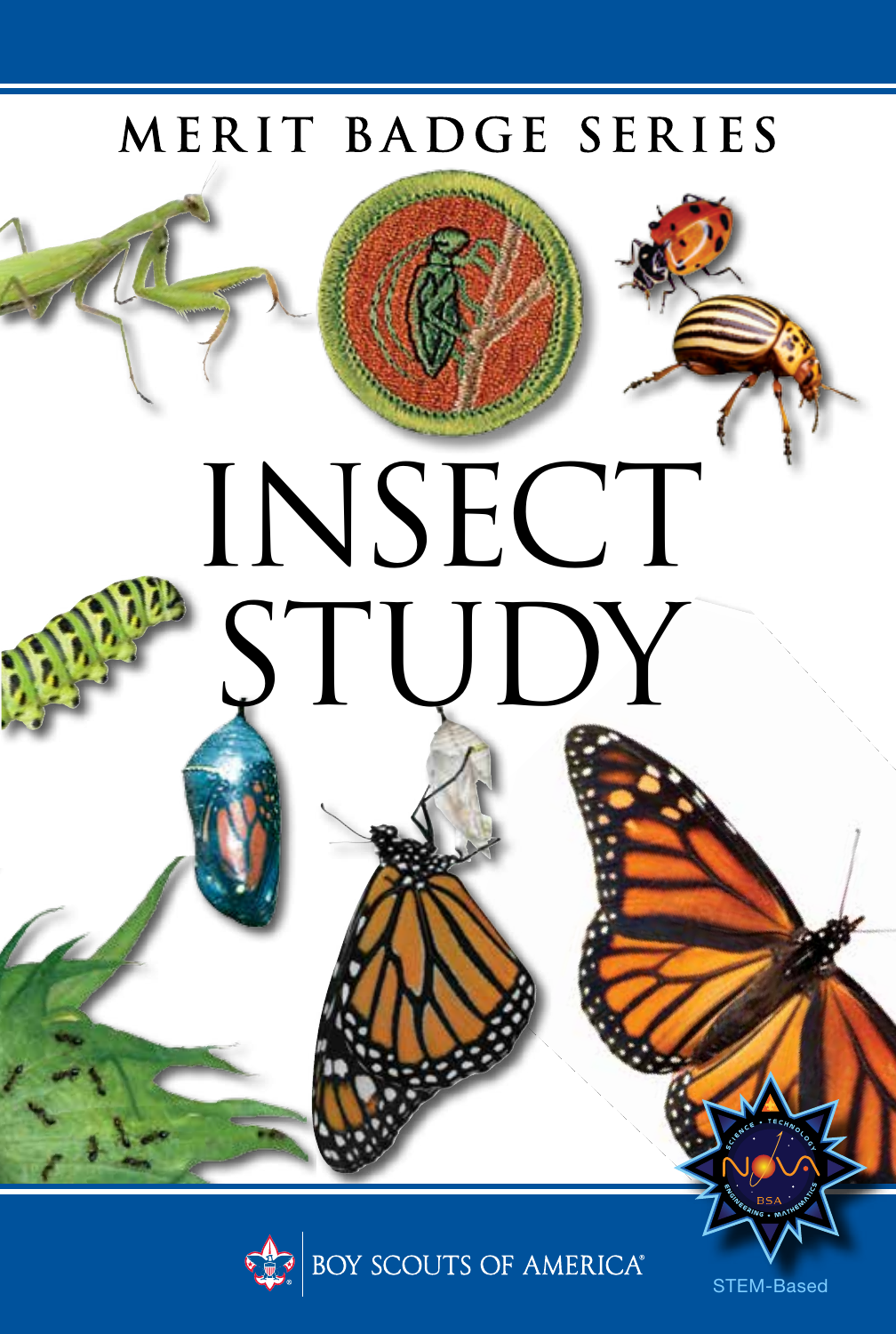**BOY SCOUTS OF AMERICA MERIT BADGE SERIES**

# **INSECT STUDY**



*"Enhancing our youths' competitive edge through merit badges"*

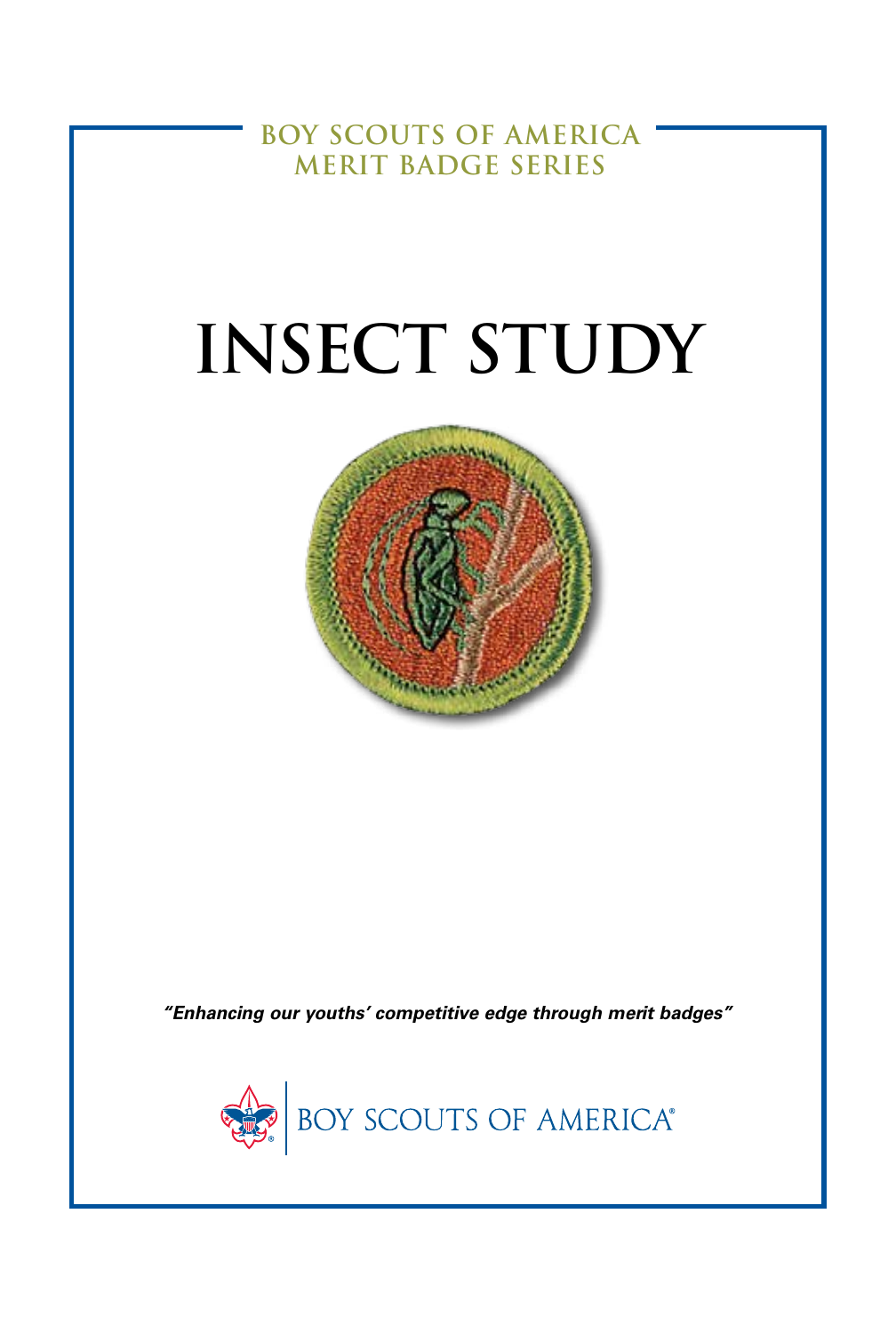

1. Do the following:

(a) Explain to your counselor the most likely hazards associated with exposure to ants and bees and what you should do to anticipate, help prevent, mitigate, and respond to these hazards.

(b) Discuss the prevention of and treatment for health concerns that could occur while working with ants and bees, including insect bites and anaphylactic shock.

- 2. Tell how insects are different from all other animals. Show how insects are different from centipedes and spiders.
- 3. Point out and name the main parts of an insect.
- 4. Describe the characteristics that distinguish the principal families and orders of insects.
- 5. Do the following:

(a) Observe 20 different live species of insects in their habitat. In your observations, include at least four orders of insects.

(b) Make a scrapbook of the 20 insects you observe in 5a. Include photographs, sketches, illustrations, and articles. Label each insect with its common and scientific names, where possible. Share your scrapbook with your merit badge counselor.

6. Do the following:

(a) From your scrapbook collection, identify three species of insects helpful to humans and five species of insects harmful to humans.

(b) Discuss the use of integrated pest management vs. chemical methods of insect control. What are the advantages and disadvantages of each?

7. Explain the symbiotic relationship between bees and humankind. Explain what colony collapse disorder (CCD) is and some of the possible causes. Discuss how CCD affects our food supply.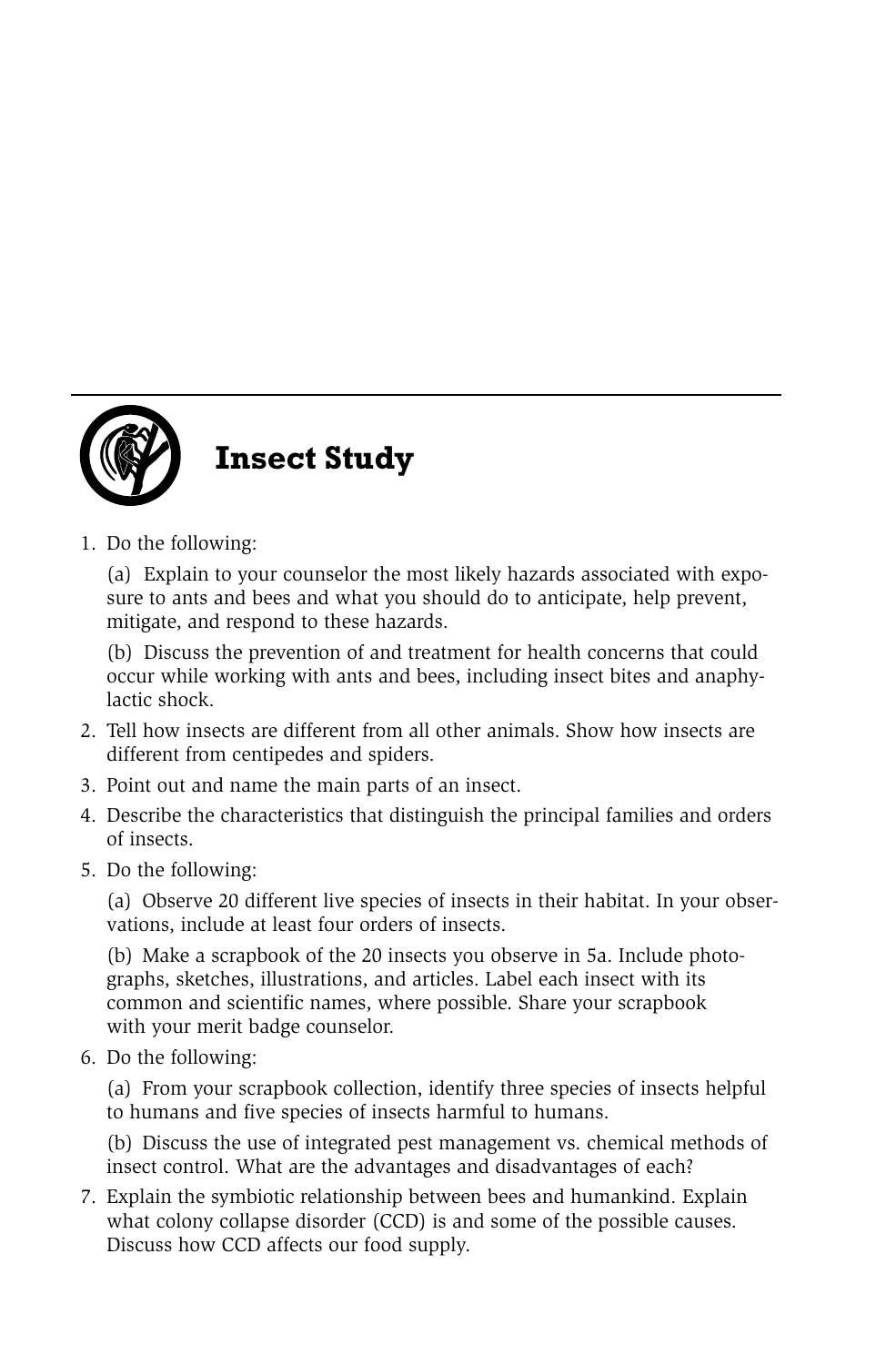- 8. Compare the life histories of a butterfly and a grasshopper. Tell how they are different.
- 9. Raise an insect through complete metamorphosis from its larval stage to its adult stage (e.g., raise a butterfly or moth from a caterpillar).\*
- 10. Do ONE of the following:

(a) Observe an ant colony in a formicarium (ant farm). Find the queen and worker ants. Explain to your counselor the different chambers found within an ant colony.

(b) Study a hive of bees. Remove the combs and find the queen. Estimate the amount of brood and count the number of queen cells. Explain how to determine the amount of honey in the hive.

- 11. Tell things that make social insects different from solitary insects.
- 12. Tell how insects fit in the food chains of other insects, fish, birds, and mammals.
- 13. Find out about three career opportunities in insect study. Pick one and find out the education, training, and experience required for this profession. Discuss this with your counselor, and explain why this profession might interest you.

<sup>\*</sup>Some insects are endangered species and are protected by federal or state law. Every species is found *only* in its own special type of habitat. Be sure to check natural resources authorities in advance to be sure that you will not be collecting any species that is known to be protected or endangered, or in any habitat where collecting is prohibited. In most cases, all specimens should be returned at the location of capture after the requirement has been met. Check with your merit badge counselor for those instances where the return of these specimens would not be appropriate.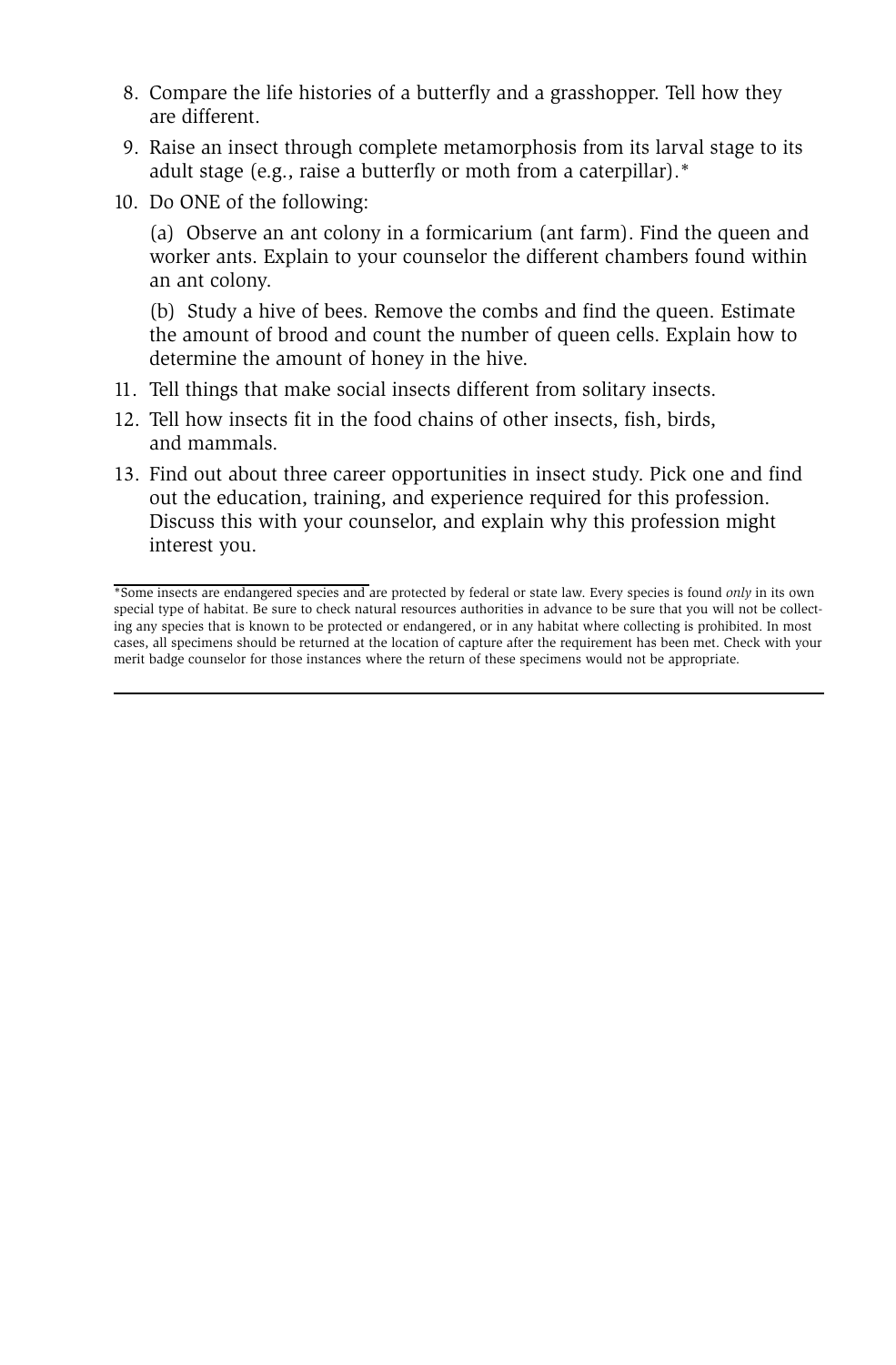# Insect Study Resources

## **Scouting Literature**

*Slugs and Bugs* pocket guide; *Animal Science, Bird Study, Collections, Environmental Science, Forestry, Gardening, Mammal Study, Medicine, Nature, Plant Science, Public Health, Reptile and Amphibian Study, Soil and Water Conservation,* and *Veterinary Medicine* merit badge pamphlets

Visit the Boy Scouts of America's official retail website at http://www.scoutstuff.org for a complete listing of all merit badge pamphlets and other helpful Scouting materials and supplies.

## **Books and Brochures**

- Arnett Jr., Ross H. *American Insects: A Handbook of the Insects of America North of Mexico,* 2nd ed. CRC Press, 2000.
- Arnett Jr., Ross H., and Richard L. Jacques Jr. *Simon and Schuster's Guide to Insects,* 2nd ed. Fireside Books, 1981.
- Berenbaum, May R. *Ninety-Nine Gnats, Nits, and Nibblers.* University of Illinois Press, 1989.

–——. *Ninety-Nine More Maggots, Mites, and Munchers.* University of Illinois Press, 1993.

Bland, Roger G., et al. *How to Know the Insects.* McGraw-Hill, 1978.

Chu, H.F., and Laurence K. Cutkomp. *How to Know the Immature Insects.* McGraw-Hill, 1992.

Dashefsky, H. Steven. *Insect Biology: 49 Science Fair Projects.* Tab Books, 1992.

Dunkle, Sidney W. *Dragonflies Through Binoculars: A Field Guide to Dragonflies of North America.* Oxford University Press, 2000.

Eisner, Thomas. *For Love of Insects,* 2nd ed. Belknap Press, 2005.

Eisner, Thomas, Maria Eisner, and Melody Siegler. *Secret Weapons: Defenses of Insects, Spiders, Scorpions, and Other Many-Legged Creatures*. Belknap Press, 2005.

Evans, Howard E. *The Pleasures of Entomology*. Smithsonian, 1985.

Holldobler, Bert, and Edward O. Wilson. *The Ants.* Belknap Press, 1990.

Lehmkuhl, Dennis M., et al. *How to Know the Aquatic Insects.* McGraw-Hill, 1979.